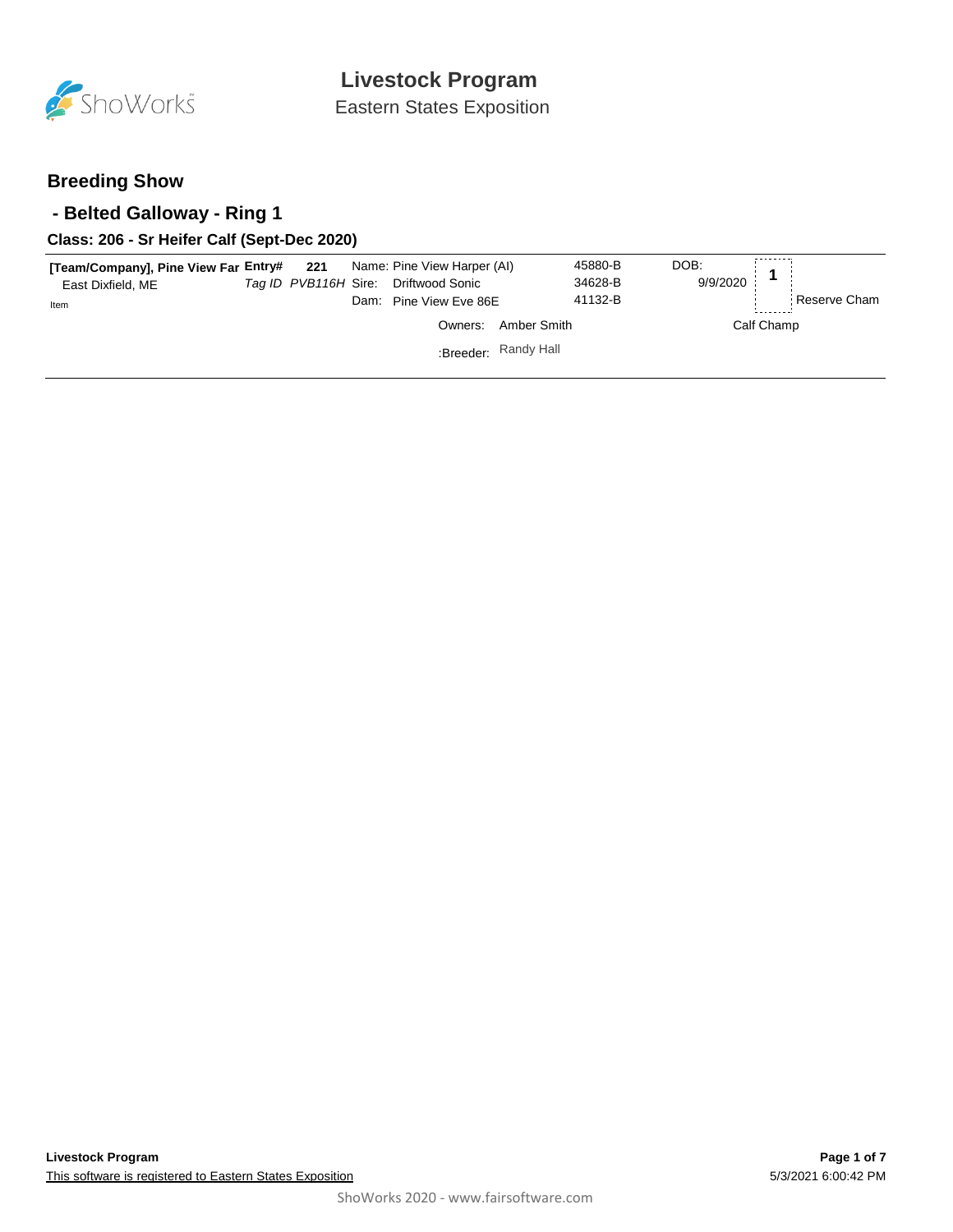

Eastern States Exposition

### **Class: 209 - Summer Yearling (May-Aug 2020)**

| Brooks, Benjamin - 90343<br>Church Hill, MD<br>Item               | Entry#<br>Tag ID | 60<br>WDS06H Sire:         | Name: Windswept Halo (AI)<br>Meadowood Braeloch (AI)<br>Dam: Partridge Meadow Regina<br>Owners:  | <b>Benjamin Brooks</b>     | 46446-B<br>38118-B<br>42689-B | DOB:<br>8/20/2020 | $\mathbf 2$ |
|-------------------------------------------------------------------|------------------|----------------------------|--------------------------------------------------------------------------------------------------|----------------------------|-------------------------------|-------------------|-------------|
|                                                                   |                  |                            |                                                                                                  | :Breeder: Courtney Brooks  |                               |                   |             |
| [Team/Company], Pine View Far Entry#<br>East Dixfield, ME<br>Item |                  | 219<br>Tag ID WDS06H Sire: | Name: Pine View Hadley<br>MHF Absolut (AI)<br>Dam: Pine View Daphnie 79D<br>Owners:<br>:Breeder: | Sadie Fowler<br>Randy Hall | 45879-B<br>37356-D<br>40152-B | DOB:<br>5/17/2020 | Int Champ   |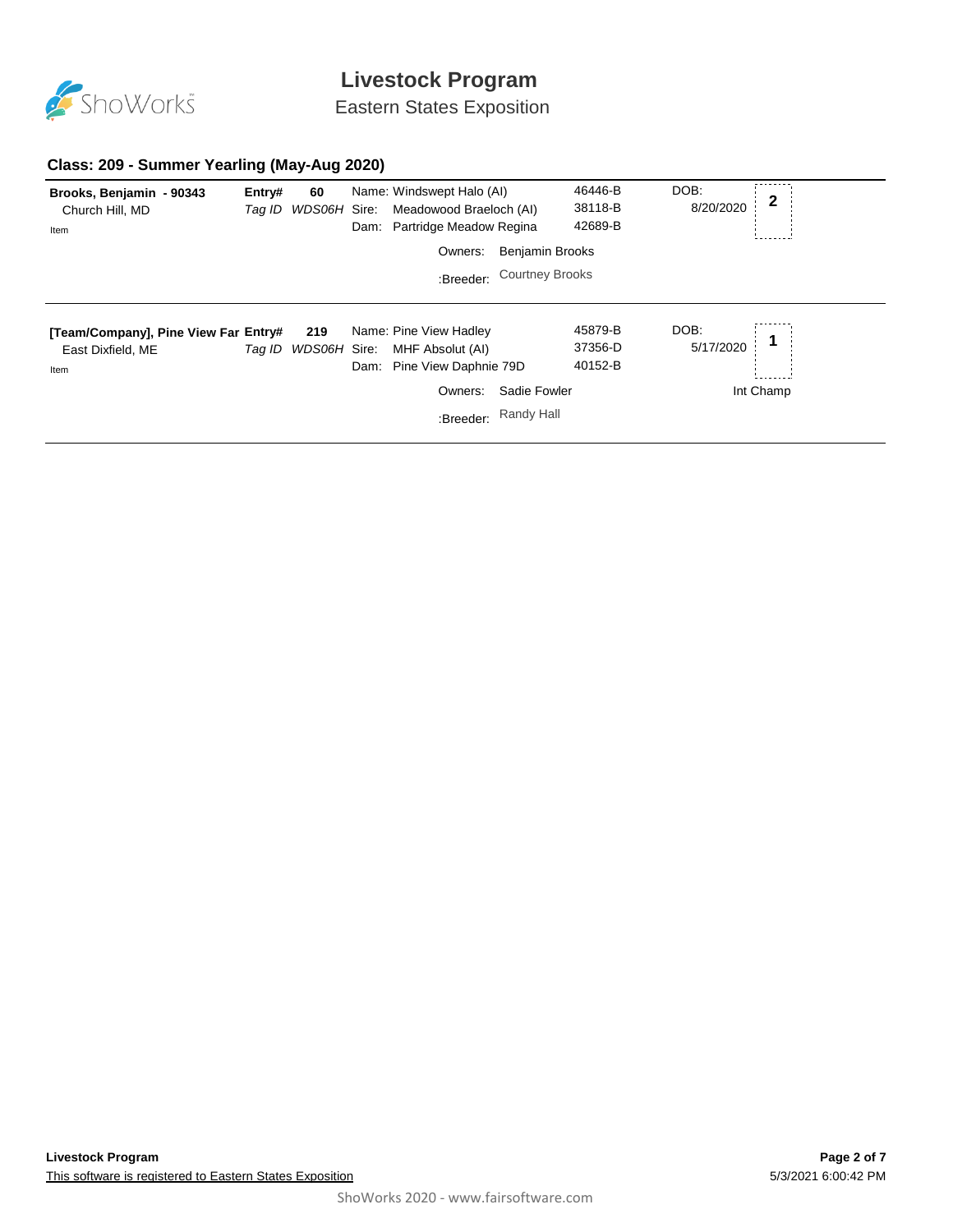

Eastern States Exposition

#### **Class: 212 - Spring Yearling (Mar-Apr 2020)**

| Olmsted, Sadie - 90353<br>Hope, ME<br>Item | Entrv#<br>Taq ID | 45<br>BHPH5 | Name: Barrett Homestead Hyacinth (AI 45403-B)<br>Sire: Sleepy Crk Lord Fleetwell<br>Dam: Barrett Homestead Deliah | 675<br>42053-B                 | DOB:<br>4/2/2020 |               |
|--------------------------------------------|------------------|-------------|-------------------------------------------------------------------------------------------------------------------|--------------------------------|------------------|---------------|
|                                            |                  |             | Owners:                                                                                                           | Sadie Olmsted                  |                  | Res Int Champ |
|                                            |                  |             |                                                                                                                   | :Breeder: Chris & Linda Pearse |                  |               |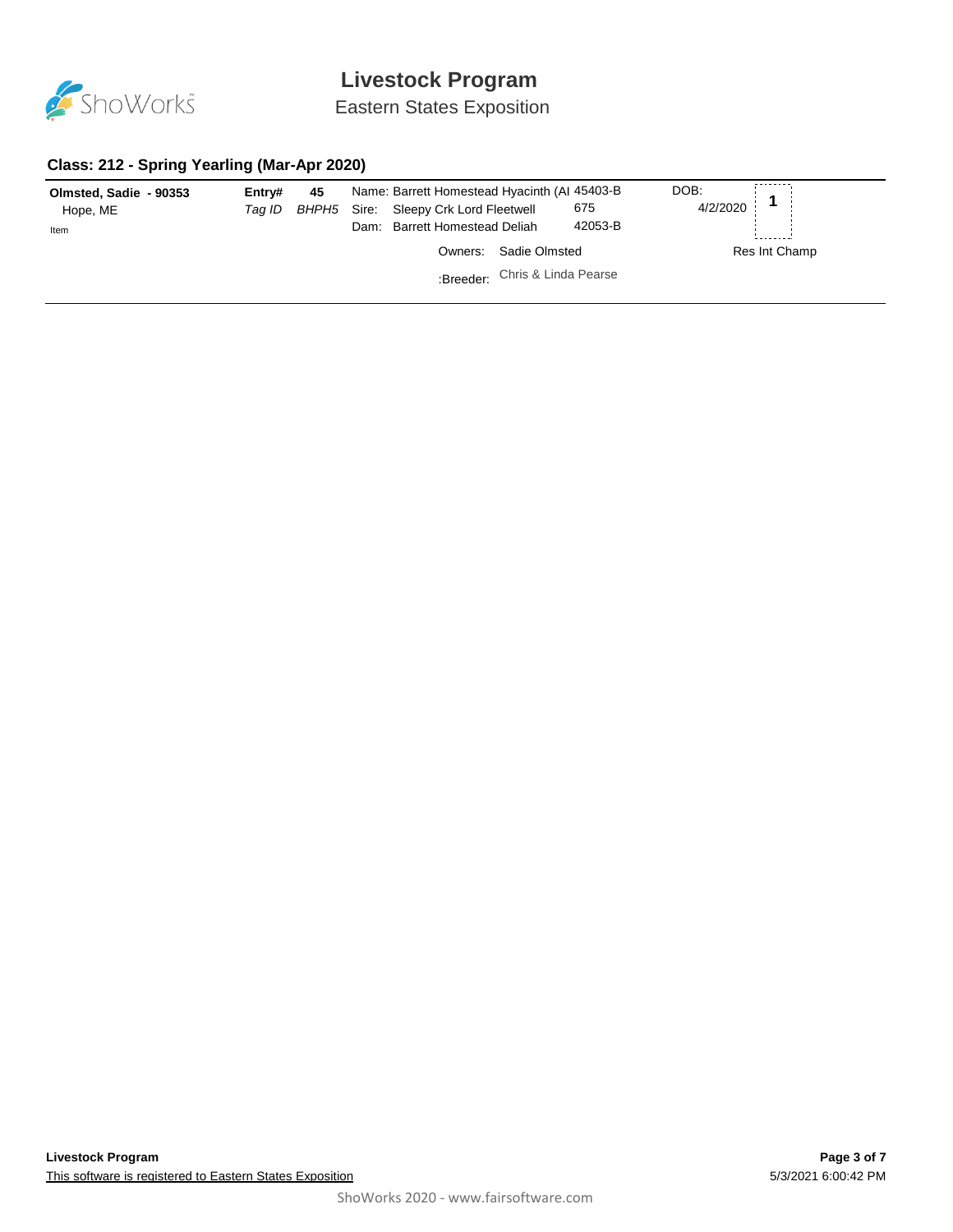

Eastern States Exposition

### **Class: 215 - Jr Yearling (Jan-Feb 2020)**

| [Team/Company], Pine View Far Entry#<br>East Dixfield, ME<br>Item | 220<br>Taq ID | Name: Pine View Halfstep (AI) (ET)<br>Mochrum Kingfisher<br>Sire:<br>Dam: PCSC Step Aside 5A (AI) (ET) |                          | 46559-B<br>2879<br>36320-B | DOB:<br>1/6/2020 |          | <b>Grand Champi</b> |
|-------------------------------------------------------------------|---------------|--------------------------------------------------------------------------------------------------------|--------------------------|----------------------------|------------------|----------|---------------------|
|                                                                   |               | Owners:                                                                                                | Mackenzie Marks          |                            |                  | Sr Champ |                     |
|                                                                   |               |                                                                                                        | :Breeder: Pine View Farm |                            |                  |          |                     |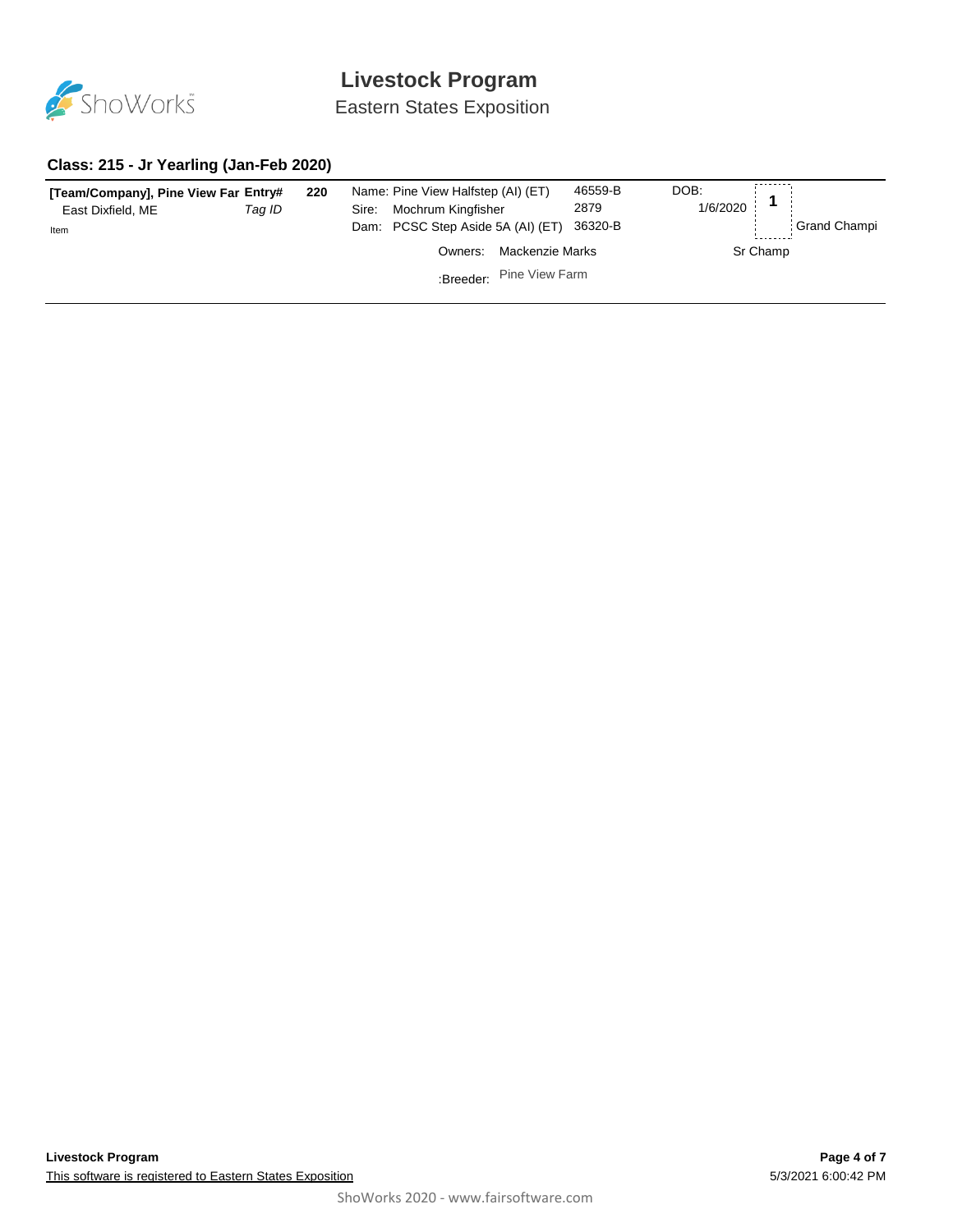

Eastern States Exposition

### **Class: 216 - Sr Yearling (Sept-Dec 2019)**

| Weigel, Owen - 90281<br>Rochester, MA<br>Item      | Entry#<br>Tag ID | 295<br>OPF3G              | Sire:<br>Dam: | Name: OPF Supernova (AI)<br>Oatley's Farm Sambuca (AI)<br>Mutton Hill B.W. Adalynn                  |                        | 45228-B<br>40623-B<br>37292-B | DOB:<br>12/13/2019 | $\mathbf{2}$ |
|----------------------------------------------------|------------------|---------------------------|---------------|-----------------------------------------------------------------------------------------------------|------------------------|-------------------------------|--------------------|--------------|
|                                                    |                  |                           |               | Owners:                                                                                             | Owen Weigel            |                               |                    |              |
|                                                    |                  |                           |               | :Breeder:                                                                                           | Owen Weigel            |                               |                    |              |
| Brooks, Lincoln - 90344<br>Church Hill, MD<br>Item | Entry#           | 66<br>Tag ID WDS05G Sire: |               | Name: Windswept Khloe (AI)<br>Meadowood Braeloch (AI)<br>Belted Galloway Dam: Persistence Run Darla |                        | 45008-B<br>38118-B<br>40930-B | DOB:<br>11/6/2019  | 3            |
|                                                    |                  |                           |               | Owners:                                                                                             | Benjamin Brooks        |                               |                    |              |
|                                                    |                  |                           |               | :Breeder:                                                                                           | <b>Benjamin Brooks</b> |                               |                    |              |
| Forrest, Macalie - 90248<br>Foster, RI<br>Item     | Entry#<br>Tag ID | 97<br>G10TPB              | Sire:<br>Dam: | Name: Priestford Laurelai<br>Magnolia Trace Dark Shadow (<br>Priestford's Laurel<br>Owners:         | <b>Macalie Forrest</b> | 45910-R<br>39955-B<br>34016-B | DOB:<br>10/14/2019 | Res Sr Champ |
|                                                    |                  |                           |               | :Breeder:                                                                                           | Preistford L.L.C       |                               |                    |              |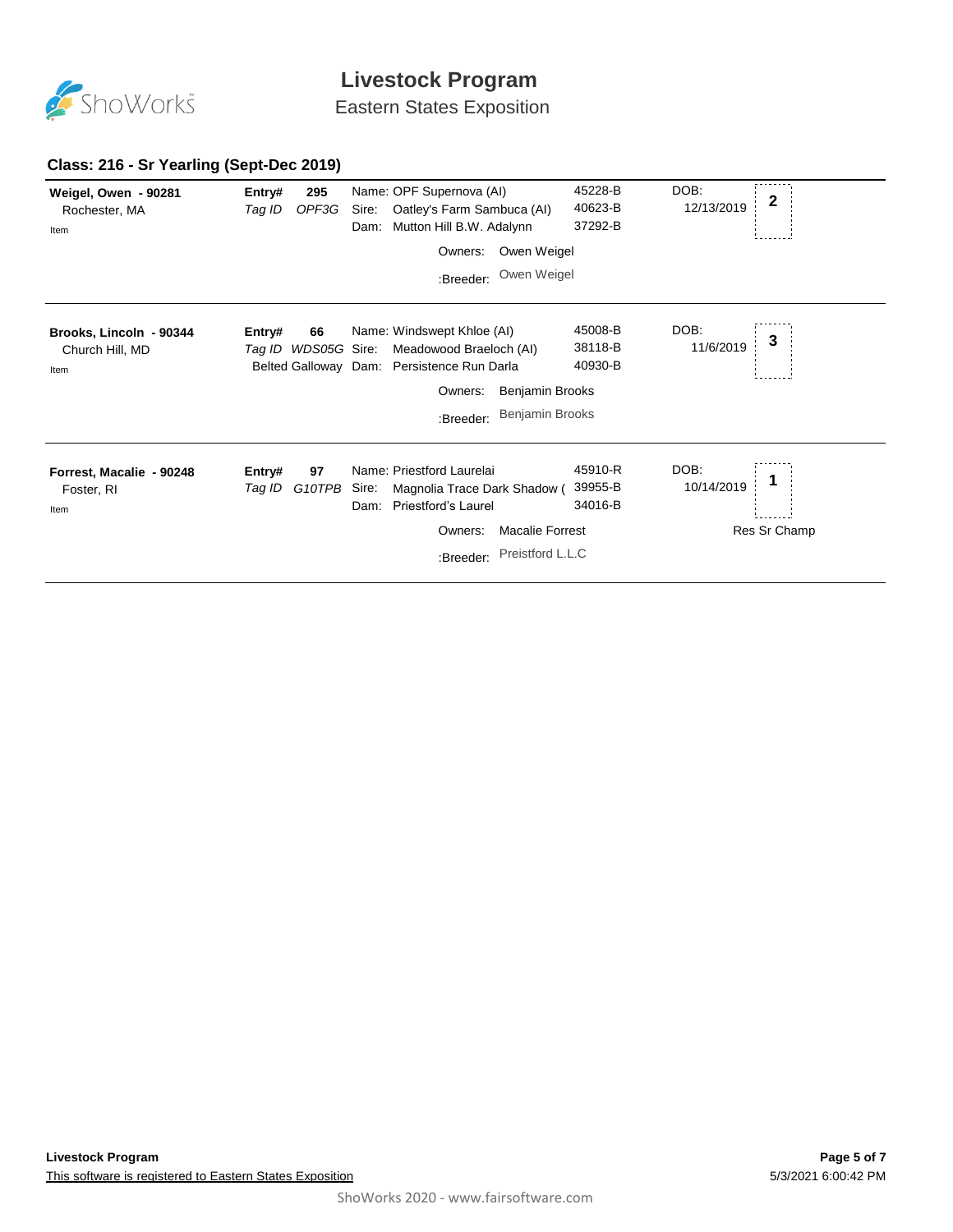

Eastern States Exposition

#### **Class: 217 - Two Year Old (Jan-Aug 2019)**

| Olmsted, Sadie - 90353<br>Hope, ME<br>Item    | Entry#           | 42                  | Dam: | Name: Pine View Gwen<br>Tag ID PVB107G Sire: Pine View Edelman 87E<br>Southdown Emily 10E |                       | 45014-B<br>41131-B<br>42527-B                                | DOB:<br>7/2/2019  |             |
|-----------------------------------------------|------------------|---------------------|------|-------------------------------------------------------------------------------------------|-----------------------|--------------------------------------------------------------|-------------------|-------------|
|                                               |                  |                     |      | Owners:                                                                                   | Sadie Olmsted         |                                                              |                   |             |
|                                               |                  |                     |      |                                                                                           | :Breeder: Larry Hafer |                                                              |                   |             |
| Weigel, Owen - 90281<br>Rochester, MA<br>Item | Entry#<br>Taq ID | 294<br>UMA84G Sire: | Dam: | Name: UMASS Ladybug<br>Otokahe Blake<br><b>UMASS Luna</b><br>Owners:<br>:Breeder:         | Owen Weigel           | 44860-D<br>37766-D<br>39885-B<br>University of Massachusetts | DOB:<br>6/15/2019 | $\mathbf 2$ |